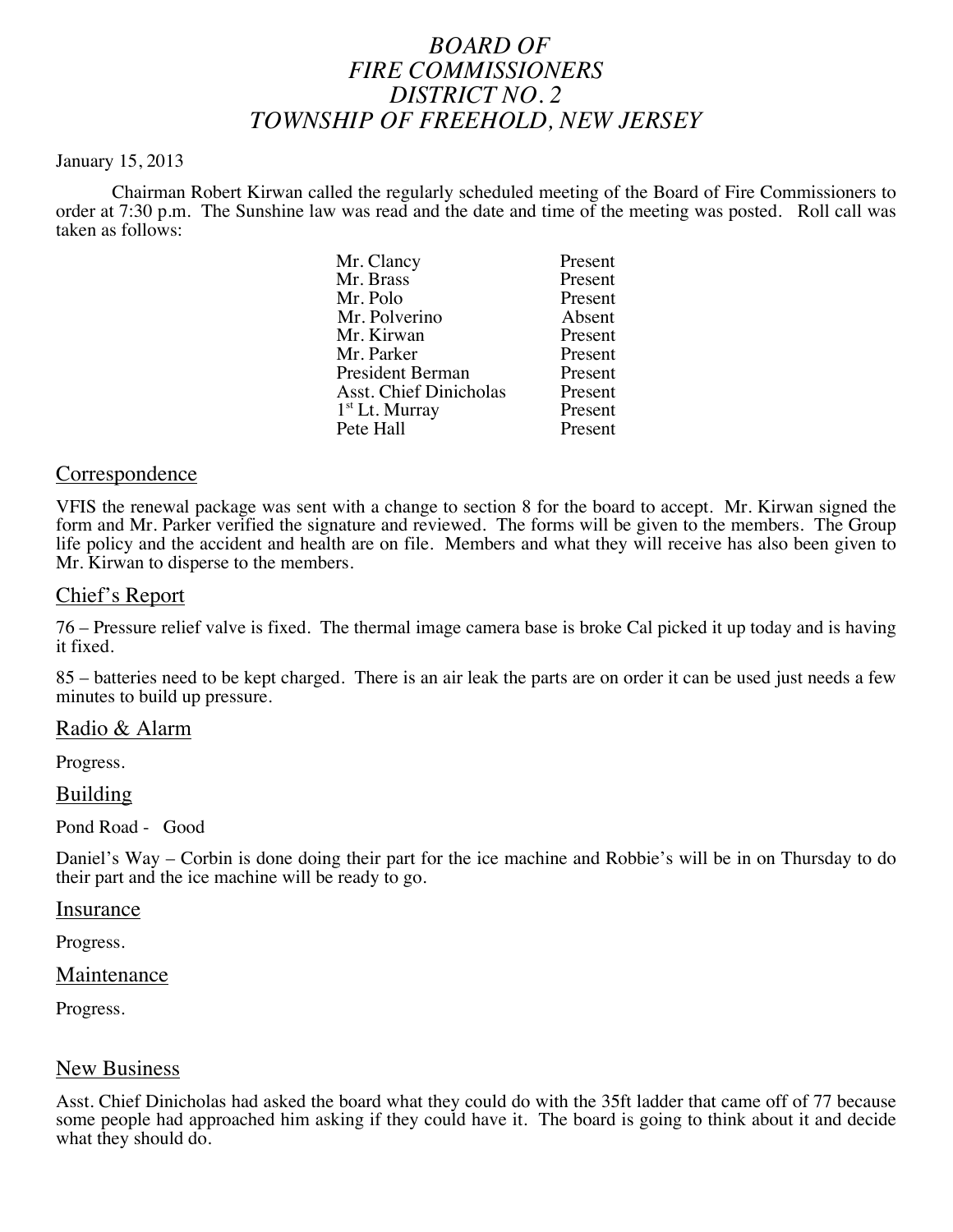Mr. Parker would also like to know if the board would like to do the election by voting machine or by ballot. They would like a voting machine Mr. Parker will take care of getting that for the election. Mr. Parker will send the public Notices to Pete Hall for the Website.

## Old Business

Pete Hall was back to go over the final draft of the website with the board before making it live. The board approved the website and the website will go live tonight.

# Treasurer's Report

Mr. Polo will be meeting with the auditor from Travelers next week.

A check was received for \$9,175 from Iron Planet for the sale of the trailer subtracting the costs to list it and was deposited on 1/15. Check # 8569 for \$19,425.39 to NJ Fire & Equip. was cancelled and rewritten tonight.

Freehold Savings Bank

|                       | Checking                   | 19,789.04      |  |
|-----------------------|----------------------------|----------------|--|
| <b>Money Market</b>   |                            | 796,606.34     |  |
|                       | CD                         | 1,127,946.19   |  |
| Total assets:         |                            | \$1,944,341.57 |  |
| January Bills         |                            |                |  |
| Accounts payable 2012 |                            |                |  |
| 8602                  | NJ Fire & Equip.           | 19,425.39      |  |
| 8603                  | JCP & L                    | 229.03         |  |
| 8604                  | NJ Natural Gas             | 1,237.81       |  |
| 8605                  | Cablevision                | 229.10         |  |
| 8606                  | Verizon Wireless           | 1,377.55       |  |
| 8607                  | <b>Staples</b>             | 601.33         |  |
| 8608                  | Verizon                    | 443.01         |  |
| 8609                  | <b>US</b> Grounds          | 445.00         |  |
| 8610                  | American Uniform & Supply  | 274.50         |  |
| 8611                  | Samuel Klein & Co.         | 1,350.00       |  |
| 8612                  | NJ Fire & Equip            | 8,554.80       |  |
| 8613                  | NJ Fire Museum             | 300.00         |  |
| 8614                  | Grainger                   | 1,962.15       |  |
| 8615                  | Romeo's Pizza & More       | 420.00         |  |
| 8616                  | Sorrento's Subs            | 210.00         |  |
| 8617                  | Michael's Mechanical Corp. | 3,431.57       |  |
| 8618                  | County of Monmouth         | 1,382.09       |  |
| 8619                  | Baco's Gourmet Pizza       | 610.52         |  |
| 8626                  | Roux Associates            | 14,928.80      |  |
| 8627                  | <b>Roux Associates</b>     | 1,314.77       |  |
| 8628                  | Roux Associates            | 485.09         |  |
|                       |                            |                |  |

#### Accounts Payable 2013

| 8620               | Jinny's Gems                   | 312.00      |
|--------------------|--------------------------------|-------------|
| 8621               | Net Link Web Services          | 1,194.00    |
| 8622               | American Uniform & Supply      | 503.64      |
| 8623               | Nick Dinicholas                | 16.00       |
| 8624               | Kempton Flag                   | 698.40      |
| 8625               | Evan Berman                    | 140.00      |
| 8629               | Mike Murray                    | 133.91      |
| 8630               | Lisa-Marie Clark               | 320.23      |
| 8631               | Sonneblick Parker & Selvers PC | 1,673.00    |
| <b>Total Bills</b> |                                | \$64,113.69 |